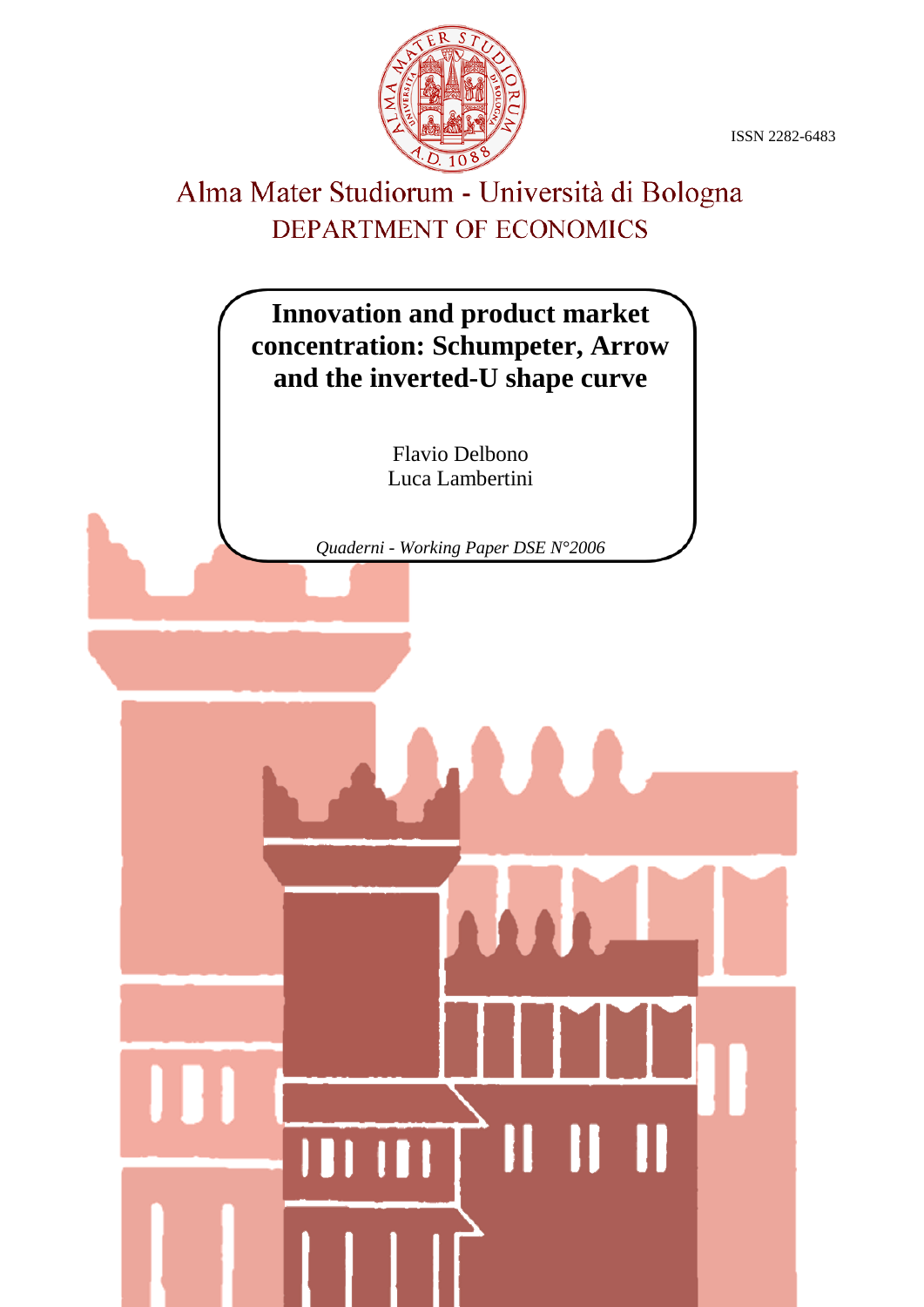# Innovation and product market concentration: Schumpeter, Arrow and the inverted-U shape curve

Flavio Delbono# and Luca Lambertini<sup>§</sup> Department of Economics, University of Bologna # Piazza Scaravilli 2, 40126 Bologna, Italy áavio.delbono@unibo.it ß Strada Maggiore 45, 40125 Bologna, Italy

luca.lambertini@unibo.it

June 5, 2017

#### Abstract

We investigate the relationship between market concentration and industry innovative effort within a familiar two-stage model of  $R&D$ race in which firms compete à la Cournot in the product market. With the help of numerical simulations, we show that such a setting is rich enough to generate Arrovian, Schumpeterian and inverted-U curves. We interpret these different patterns on the basis of the relative strength of the technological incentive and the strategic incentive.

Keywords: innovation, market structure, aggregate investment JEL Codes: L13, O31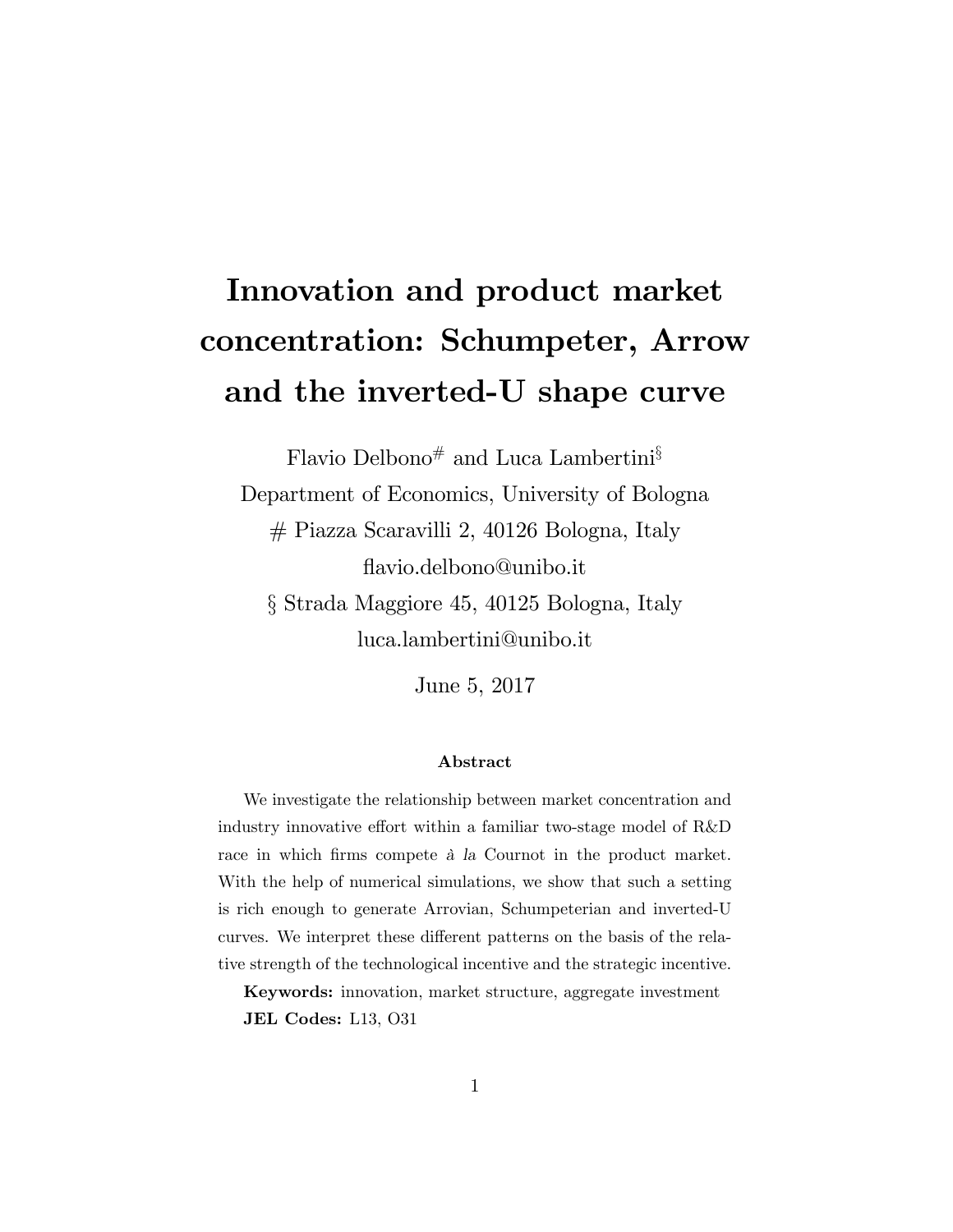### 1 Introduction

In a seminal paper, Aghion et al. (2005) collect a robust empirical evidence about the relationship between product market concentration and the intensity of innovative activity. They show that such relationship follows an inverted-U shape pattern with respect to market concentration as measured by an appropriately defined Lerner index. They then go on to rationalize such curve by means of a model in which technologically asymmetric Örms strive for improving their cost gap in R&D races under uncertainty. Innovation occur step-by-step and the effect of market competition on  $R&D$  investment results from the balance between what they call the "Schumpeterian" effect and the "escaping competition" incentive.

Aghion et al. (2005) have then revitalized the old debate about the relationship between market structure and innovation. Such debate (see Reinganum, 1989, for an excellent survey) was mostly focussed on a binary menu contrasting the arguments behind Schumpeter (1942) well-known alleged superiority of monopoly in driving innovative activity and the opposite conclusion by Arrow (1962). By showing that the relationship may exhibit an inverted-U shape, they provide an important empirical contribution; moreover, their model offers a theoretical frame accomodating such pattern.<sup>1</sup>

In this paper we show that another, arguably simpler model of product market competition and innovation may predict an inverted-U shape curve.

 $1$ On the inverted-U shape relationship, see the empirical evidence collected by Mansfield et al. (1968). To the best of our knowledge, the first scholars hinting at such shape within a theoretical model are Kamien and Schwartz (1976). They "address the reported empirical finding that the rate of innovative activity increases with the intensity of rivalry up to a point, peaks, and declines thereafter with further increase in the competitiveness of the industryî (Kamien and Schwartz, 1976, p. 247). However, they do not explicitly model the R&D race as a game, and the prize to the winner is independent of the intensity of rivalry.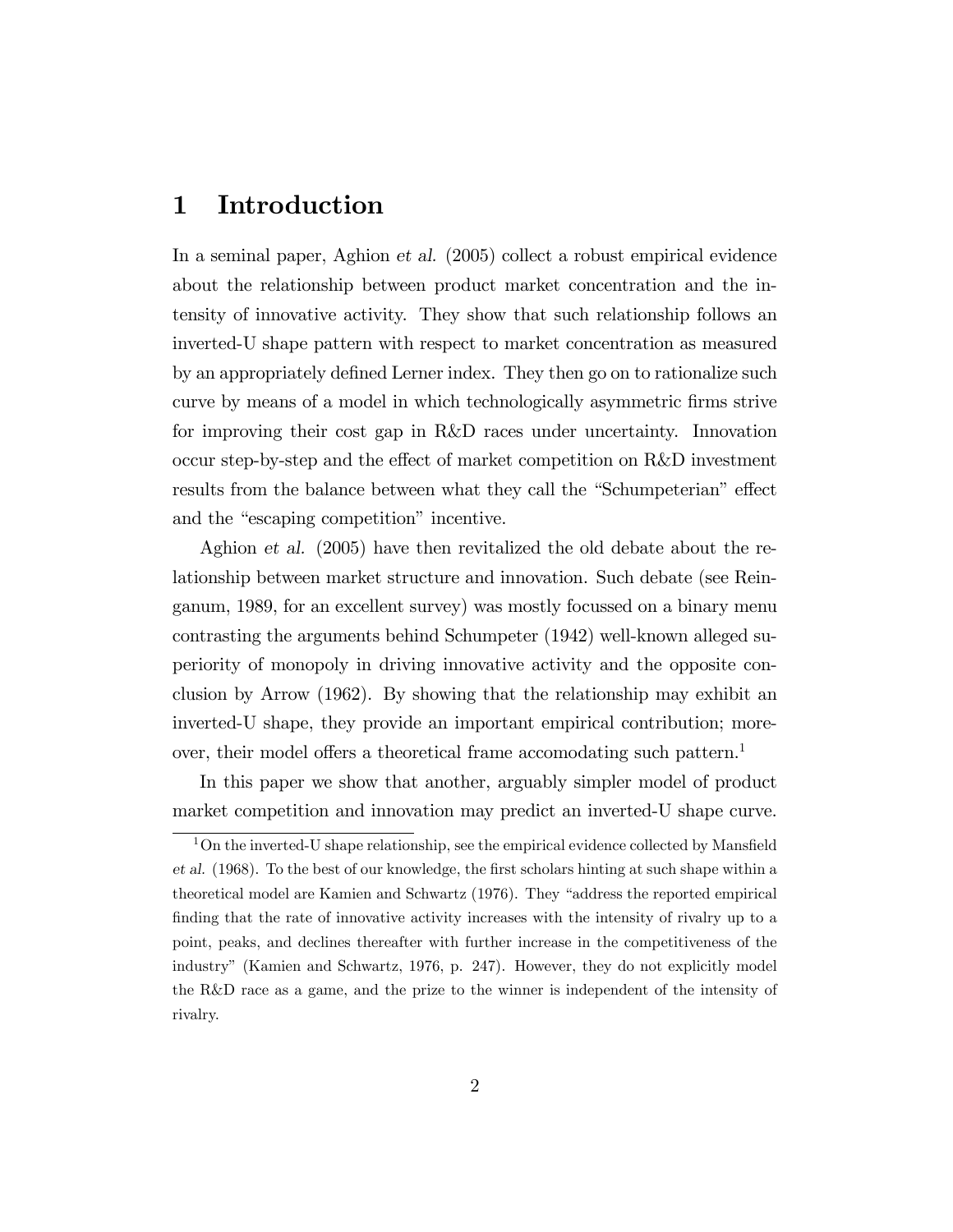We borrow from the game-theoretic literature utilized in the '90s and follow Lee and Wilde (1980). However, we do not blackbox  $-$  as they do  $-$  the nature of market competition, but we model it explicitly as a homogeneous oligopoly  $\hat{a}$  la Cournot. In such a static two-stage game of R&D, firms participate in an uncertain race to get a non-drastic cost-reducing innovation which will allow the winner to compete with a cost advantage in the market game. There is no spillover and Cournot competition in the product market allows all (initially identical) firms to be active also in the asymmetric post-innovation noncooperative equilibrium. For sake of tractability, we adopt a linear-quadratic specification of the  $R\&D$  technology and the market game of Lee and Wilde  $(1980)$  as in Delbono and Denicolo  $(1991)$ , where it is shown that, under Cournot competition in the product market,<sup>2</sup> aggregate R&D may respond both ways to increases in market concentration. However, the large number of parameters prevents us from deriving clear-cut analytical conclusions as for the existence of an inverted-U shape relationship. Hence, we resort to numerical simulations and show the emergence of such a shape. Moreover, albeit simple, our model is rich enough to generate also an Arrovian as well as a Schumpeterian behaviour in the relationship between aggregate R&D effort and the numerosity of firms.

Specifically, it turns out that, for a given market size, if the innovation is non-drastic:

1. A low productivity of the R&D technology (and/or a high level of the discount rate) yields a Schumpeterian relationship, e.g. the equilibrium aggregate R&D effort reaches its peak under monopoly and then monotonically decreases with the number of firms. This holds irrespective of the size

 $2$ The first attempt of modelling the market game as a Cournot one to investigate the relationship between innovation and concentration is Horowitz (1963); see also Scherer  $(1965, 1967)$ . Stewart  $(1983)$  drops the "winner-takes-all" assumption in the Lee and Wilde's model, but he does not model explicitly the market game.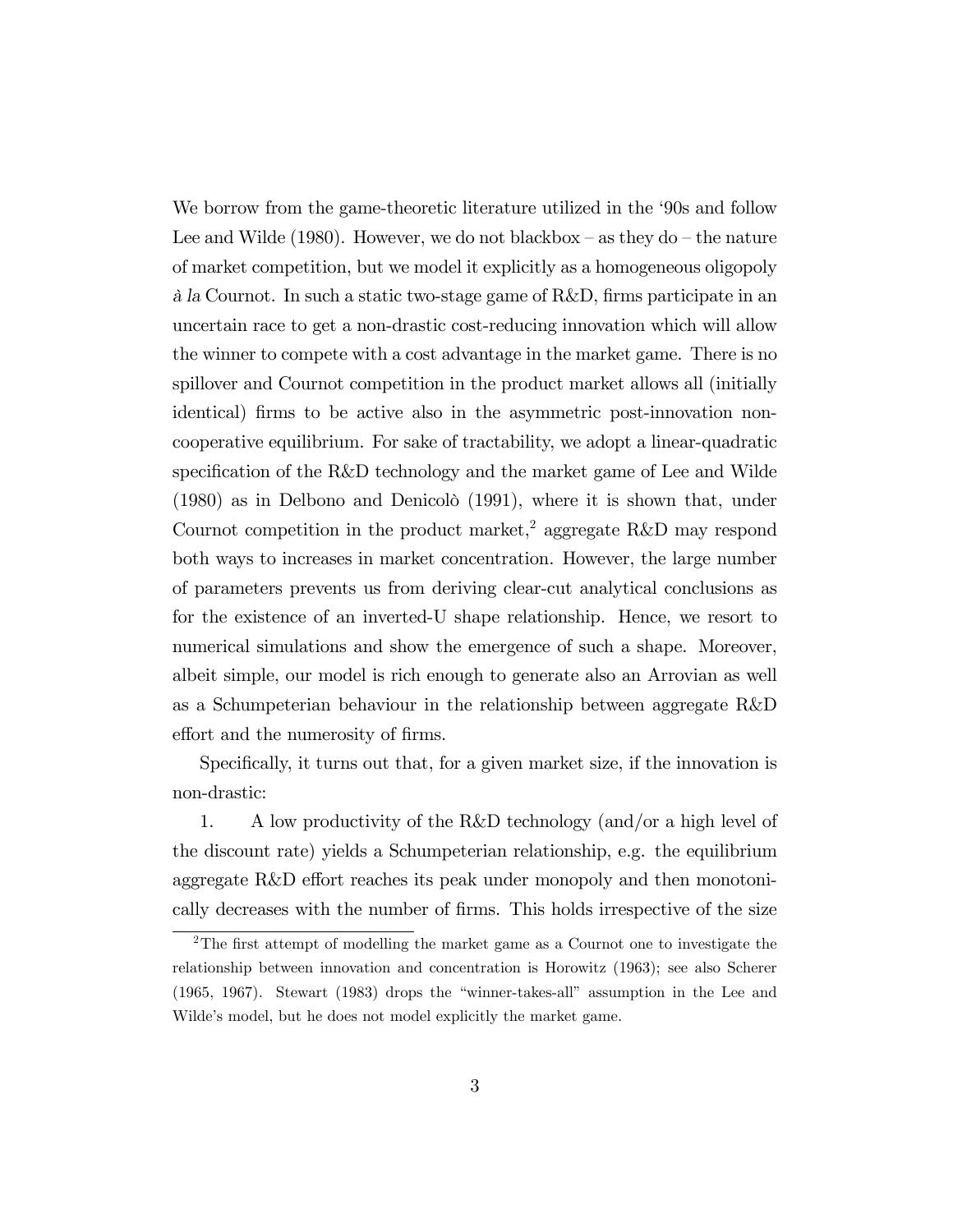of the innovation.

2. When the productivity of the R&D technology is high (and/or the level of the discount factor is low), then two scenarios emerge, depending on the magnitude of the cost reduction reached by the winning firm.

2a. If such a reduction is small w.r.t. the given market size, then we detect an inverted-U shape curve between aggregate R&D and the number of Örms.

2b. If the cost reduction is large - making the innovation almost drastic - then we observe an Arrovian pattern, e.g., the aggregate investment monotonically grows with the number of firms.

The paper is organized as follows. In section 2 we set the background. In section 3 we specialise the general model and summarize the findings from a large number of numerical simulations by providing some intuition behind different patterns. Section 4 concludes.

#### 2 The background

Consider n identical firms investing in R&D to be first in getting a technological improvement. Firms act noncooperatively and choose an investment expenditure  $x$  to maximise the discounted stream of expected profits. Technological uncertainty is of the exponential type, i.e., the discovery time is described by an exponential (or Poisson, or 'memoryless') distribution function. Firm  $i = 1, 2, \dots n$  then maximises the following payoff

$$
\Omega_i = \int_0^\infty e^{-(r+H)t} \left[ h\left(x_i\right) V_i + H_i v_i + \pi_i - x_i \right] dt \tag{1}
$$

where  $r > 0$  is the common discount rate,  $h(x_i)$  is i's hazard rate (i.e., the instantaneous probability of innovating conditional upon not having innovated before),  $H = \sum_{i=1}^{n} h(x_i)$ ,  $H_i = H - h(x_i)$ ,  $\pi_i$  are *i*'s current gross profits,  $V_i$  ( $v_i$ ) is the discounted continuation value of the game if i wins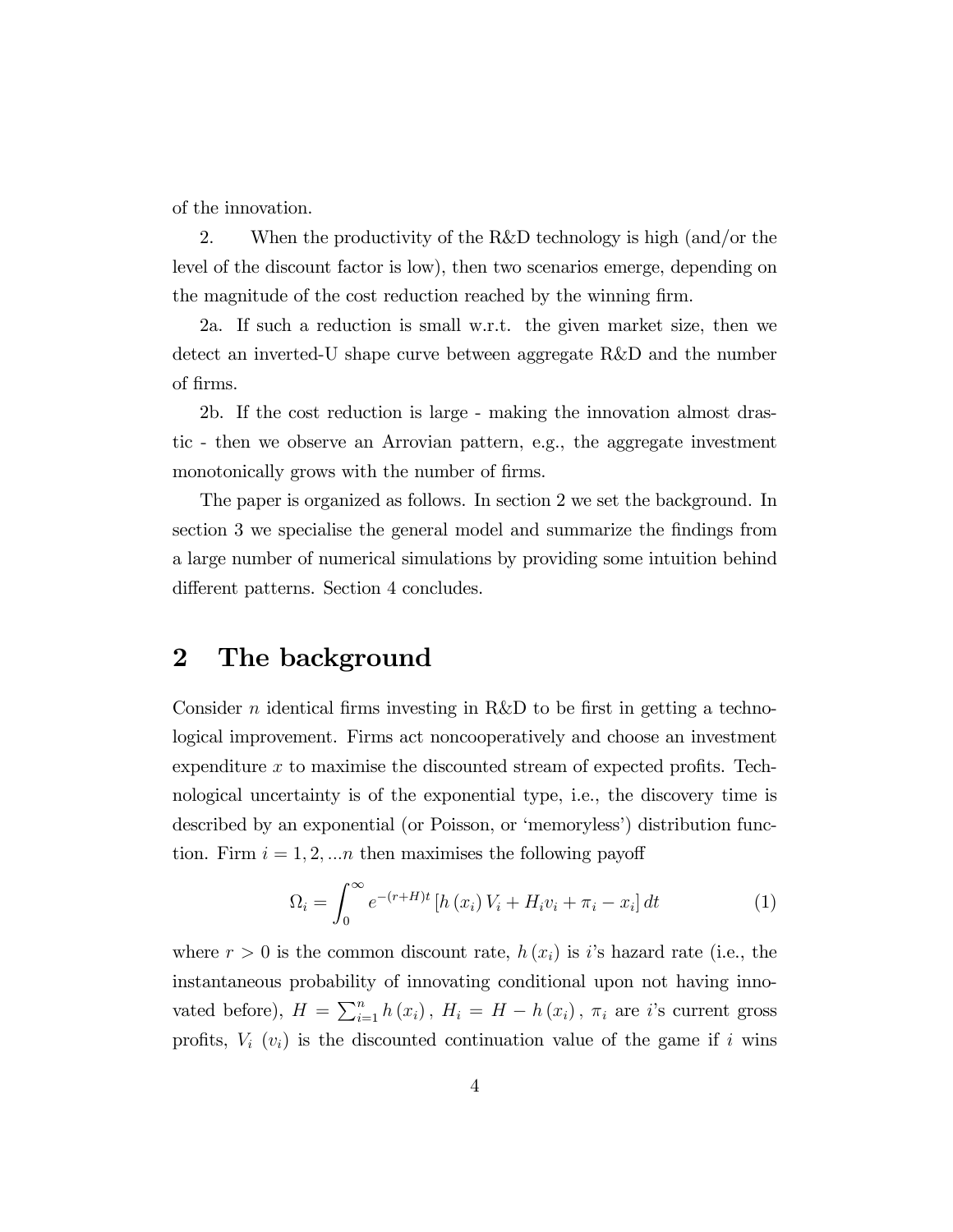(loses) the race. This is the formulation of Lee and Wilde (1980) which modifies Loury's (1979) as for the specification of the R&D cost. Here, they are non-contractual, that is, a fixed rate of spending  $x_i$  until a firm succeeds.

As for the hazard function, it is assumed that it is strictly concave,  $h(0) =$  $0 = \lim_{x_i \to \infty} h'(x_i)$  and  $\lim_{x_i \to \infty} h'(x_i) = \infty$ . These are the so-called Inada conditions ensuring the existence of an interior solution and the satisfaction of the second order condition.

The specification of the nature of the R&D cost matters as for the comparative statics properties of the model. Indeed, while Loury (1979) proves that, in the Nash equilibrium, the optimal individual  $R\&D$  effort decreases in the number of firms, Lee and Wilde (1980) prove the opposite.<sup>3</sup>

Slightly later, a parallel debate started on the relationship between market power and the incentive to get an exogenous innovation, with Gilbert and Newbery (1982, 1984) and Reinganum (1983), reaching opposite conclusions about the persistence of monopoly. This discussion echoes the old dichotomy between Schumpeter (1942) and Arrow (1962). The subsequent literature focusses on the impact of industry structure or the intensity of competition (e.g., Bertrand vs Cournot) for a given market structure on the aggregate investment in R&D, and is accurately accounted for in Tirole (1988) and Reinganum (1989), inter alia. On the basis of the original contraposition between Schumpeterian and the Arrovian views, the main concern dealt with

$$
\Omega_i = \int_0^\infty e^{-(r+H)t} \left[ h(x_i) V_i + H_i v_i + \pi_i \right] dt - x_i
$$

 ${}^{3}$ In Loury's (1979) formulation, the firm's maximand is:

where  $x_i$  is a lump-sum paid by firm i at the outset. "The intuition behind these conclusions is simple. In the Dasgupta and Stiglitz (1980) and Loury model, an increase in the number of firms reduces the expected benefit to investment... leaving expected costs unchanged. The Örm responds by reducing investment. In the Lee and Wilde model, both expected benefits and expected costs are reduced by the addition of another firm... and the net effect is to enhance incentives to invest" (Reinganum,  $1984$ , p. 62).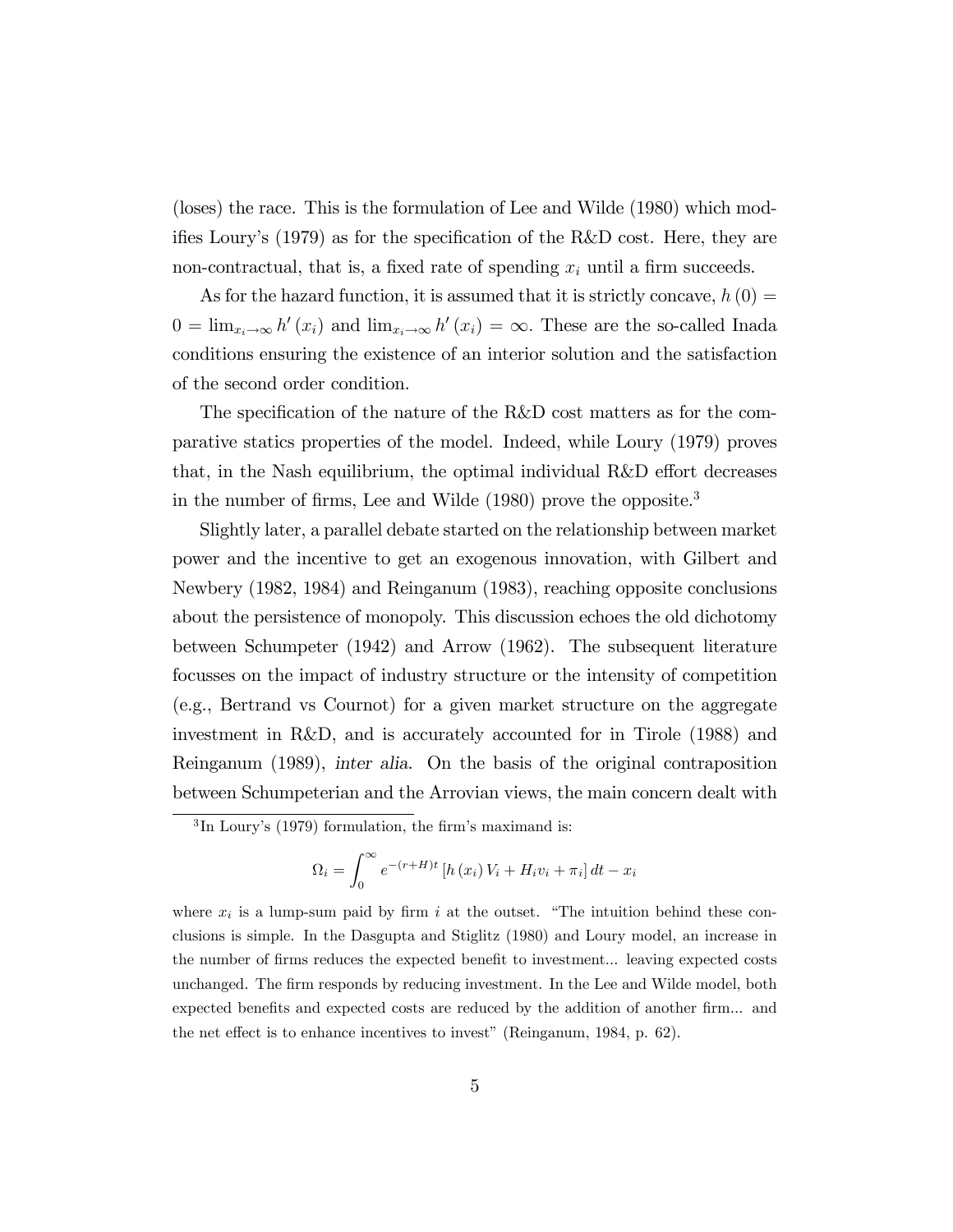the sign of the monotonicity of the aggregate innovative effort w.r.t. industry structure. Aghion et al. (2005), instead, show the emergence of a concave and single-peaked relationship from the data and rationalise it with a theoretical model.

In this paper, we aim at showing that the early approach using stochastic race models along the lines of Loury (1979), Dasgupta and Stiglitz (1980), Lee and Wilde (1980) and Reinganum (1983) may indeed generate both monotone patterns as well as the inverted-U shape one.

To do so, we make a further step by specifying the nature of prizes in the race, following Delbono and Denicolo<sup>(1991)</sup> who consider firms striving for a non drastic cost-reducing innovation and Cournot competition in the market game. The expected stream of discounted profits for firm  $i$  becomes:

$$
\Omega_{i} = \frac{h(x_{i}) \pi_{W}^{*}/r + H_{i} \pi_{L}^{*}/r + \pi^{C} - x_{i}}{r + H_{i} + h(x_{i})}
$$
\n(2)

where  $\pi_W^*$  is the instantaneous profit accruing forever to the winner of the R&D race,  $\pi_L^*$  is the instantaneous profit accruing forever to each loser, and  $\pi^{C}$  is the instantaneous profit in the pre-innovation symmetric Cournot equilibrium. In the symmetric equilibrium, the following condition must hold:

$$
\frac{\left(\pi_{W}^{*}-\pi_{L}^{*}\right)\left(n-1\right)h\left(x_{i}\right)h'\left(x_{i}\right)}{r}+\left(\pi_{W}^{*}-\pi^{C}\right)h'\left(x_{i}\right)-r-nh\left(x_{i}\right)+xh'\left(x_{i}\right)=0
$$
\n(3)

It can be shown (Beath et al., 1989; and Delbono and Denicolo, 1990) that the equilibrium R&D effort is increasing in both  $\pi_W^* - \pi_C^C$  and  $\pi_W^* - \pi_L^*$ . Let us label the former as technological incentive and the latter as strategic incentive. Notice that  $\pi_W^* - \pi^C$  is the difference between the profit of the winner and the current profit. Such a difference captures what has been called the 'profit incentive' by Beath et al.  $(1989)$ , the 'stand alone incentive' by Katz and Shapiro (1987) and it is related to - but it doesn't coincide with the 'replacement effect' in Fudenberg and Tirole (1986) who follow Arrow's (1962) expression.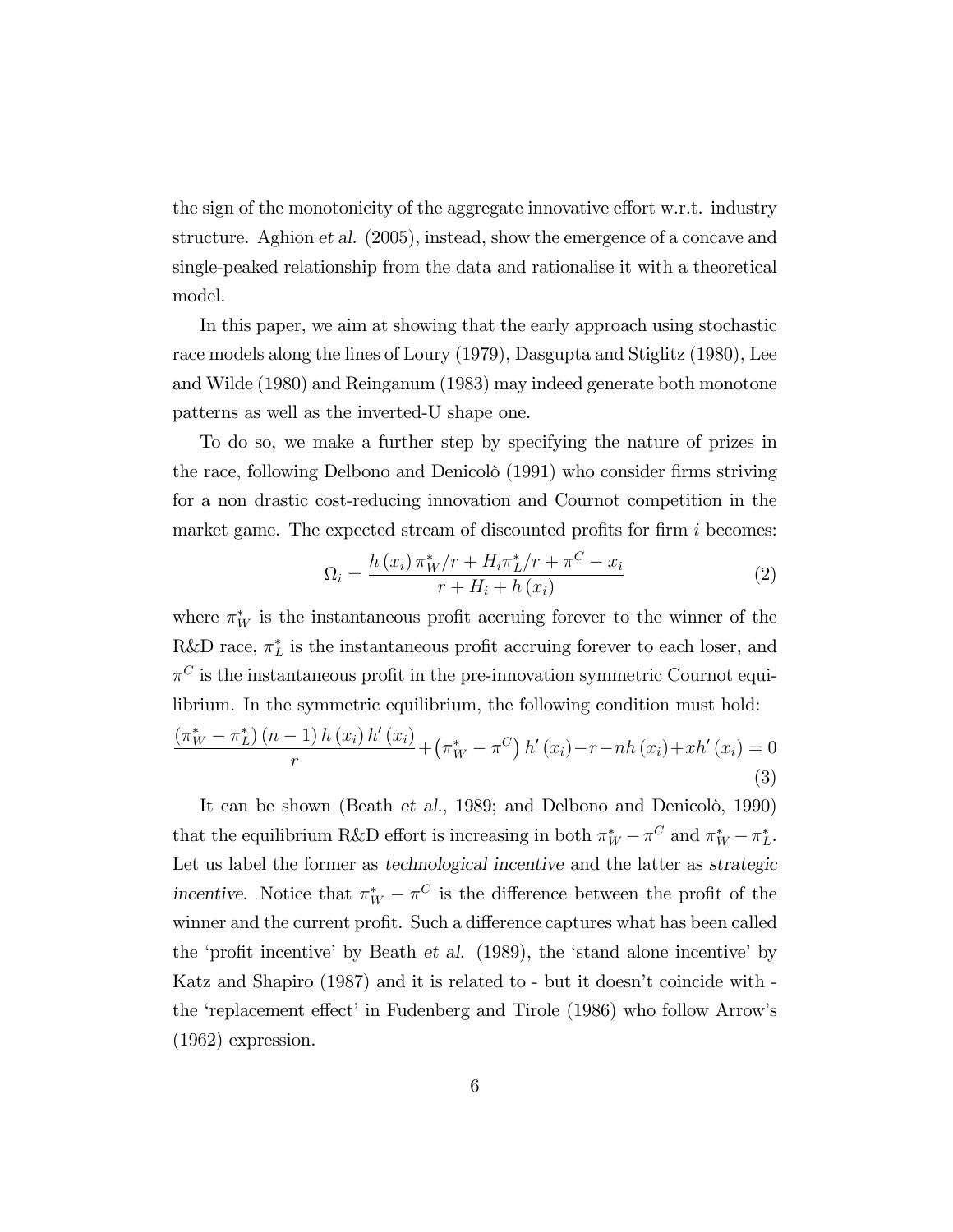On the other hand,  $\pi_W^* - \pi_L^*$  is the difference in profits between winning and losing the race, and it captures what has been named as the 'competitive threat' by Beath et al. (1989), the 'incentive to pre-empt' by Katz and Shapiro (1987) and the 'efficiency effect' by Fudenberg and Tirole (1986) and Tirole (1988).

From the standpoint of the debate inaugurated by Aghion *et al.*  $(2005)^4$ we can single out an elementary property of the aggregate  $R&D$  effort which was first underlined in Delbono and Denicolo (1991, p. 959). Writing the individual symmetric equilibrium effort as  $x^*(n)$ , we clearly have<sup>5</sup>

$$
\frac{\partial \left(nx^*(n)\right)}{\partial n} = x^*(n) + n \cdot \frac{\partial x^*(n)}{\partial n} = x^*(n) \left[1 + \frac{n}{x^*(n)} \cdot \frac{\partial x^*(n)}{\partial n}\right] \tag{4}
$$

which, if  $\partial x^*(n)/\partial n < 0$ , may be nil for some n (possibly more than once, as the expression in square brackets will not be linear w.r.t.  $n$ , in general). This amounts to saying that  $\partial x^*(n)/\partial n < 0$  is a necessary (but not sufficient) condition for the arising of inverted U's. This fact could have triggered a deeper investigation of the relationship between aggregate effort and market structure in the vein of the debate between Schumpeter (1942) and Arrow (1962), possibly spotting a non-monotone behaviour as in Aghion et al. (2005). If this idea had emerged at the time, one should have tried to sign the following expression:

$$
\frac{\partial^2 \left( nx^*(n) \right)}{\partial n^2} = 2 \cdot \frac{\partial x^*(n)}{\partial n} + n \cdot \frac{\partial^2 x^*(n)}{\partial n^2}
$$
(5)

In (5), the sign of  $\partial x^*(n)$  / $\partial n$  was established, on the basis of various specifications of the model.<sup>6</sup> Conversely, the sign of  $\partial^2 x^* (n) / \partial n^2$  has never been discussed, as (5), in itself, was not considered.

<sup>&</sup>lt;sup>4</sup>See Aghion *et al.* (2015) for an updated account of such a debate.

<sup>&</sup>lt;sup>5</sup>Wherever useful, we follow this literature by treating n as a continuous variable.

<sup>&</sup>lt;sup>6</sup>If the winner takes all, under contractual R&D costs as in Loury (1979) and Dasgupta and Stiglitz (1980), the sign is negative. Therefore, in their setting, one might have envisaged a peak in industry effort w.r.t. concentration, because  $(4)$  may vanish for some values of  $n$ . Under non-contractual costs, as in Lee and Wilde  $(1980)$ , it is positive; under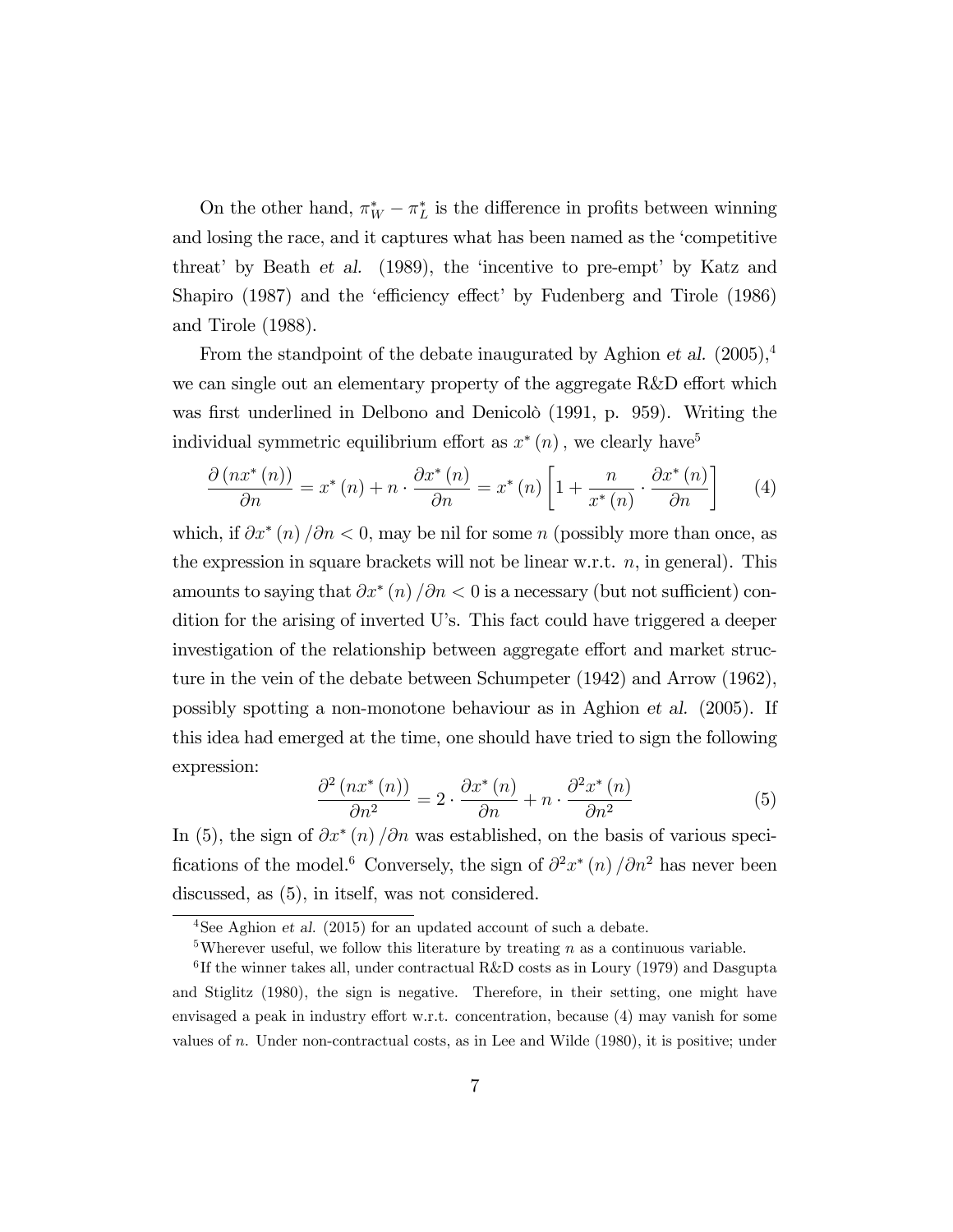What we are setting out to do in the remainder of the paper is to specify all of the components of  $(2)$  as in Delbono and Denicolo  $(1991)$  to show the arising of both Schumpeterian and Arrovian patterns of aggregate R&D as well as an inverted-U shaped curve as in Aghion et al. (2005).

## 3 The specialised model

We consider the homogeneous Cournot model with a linear demand  $p = a - Q$ and a constant marginal production cost initially equal to  $c \in (0, a)$ . If one defines the initial market size as  $s \equiv a-c$  and the cost reduction as  $d \equiv c-c^*$ , where  $c^*$  is the new marginal cost patented by the winner of the R&D race  $(s > d)$  because we focus on non-drastic innovation), then the relevant profits to be substituted into (2) are

$$
\pi_W^* = \frac{(s+nd)^2}{(n+1)^2}; \ \pi_L^* = \frac{(s-d)^2}{(n+1)^2}; \ \pi_C = \frac{s^2}{(n+1)^2}
$$
(6)

As for the hazard function, we stipulate that  $h(x_i) = 2\mu\sqrt{x_i}$ , where  $\mu$  is a positive parameter measuring the efficiency of R&D expenditure. In what follows, we consistently use  $\theta \equiv \mu/r$  to save on notation.

Given the triple of profits in  $(6)$  and the above specification of the hazard function, the first order condition (FOC) taken on  $(2)$  w.r.t.  $x_i$ , under symmetry, is

$$
\frac{-\theta\left(2n-1\right)x+\left[2\theta^2\left(n-1\right)\left(\pi_W^*-\pi_L^*\right)-1\right]\sqrt{x}+\theta\left(\pi_W^*-\pi^C\right)}{\left[2n\theta\sqrt{x}+1\right]^2\sqrt{x}}=0\tag{7}
$$

which yields:

$$
x_{\pm} = \frac{\Phi + 2\theta^2 \left[ \pi_W^* + 2\left(n - 1\right) \pi_L^* - \Psi \right] \pm \Xi \sqrt{\Phi + 4\theta^2 \left[ \Psi + n\pi_W^* + \left(n - 1\right) \pi_L^* \right]}}{2\theta^2 \left(2n - 1\right)^2}
$$
\n(8)

non-contractual R&D costs and Cournot competition, as in Delbono and Denicolò (1991), the sign may change.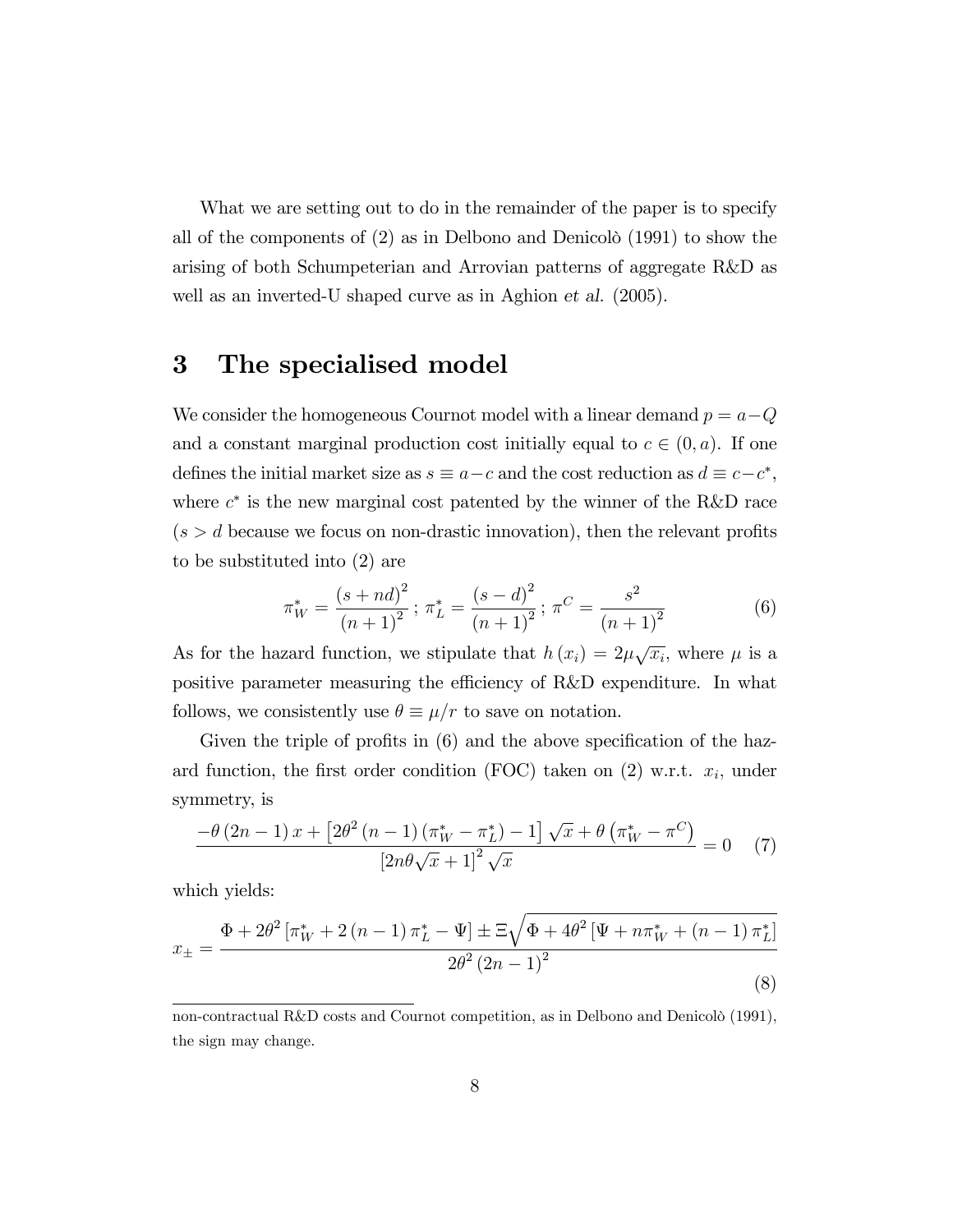where  $\Psi \equiv (2n-1)\pi^C$ ,  $\Phi \equiv 1 + 4\theta^4 (n-1)^2 (\pi^*_{W} - \pi^*_{L})^2$  and  $\Xi \equiv 1 2\theta^2(n-1)(\pi^*_{W}-\pi^*_{L})$ . Notice that

$$
sign(x_{+} - x_{-}) = sign(\Xi)
$$
\n(9)

and  $\Xi = 0$  at

$$
\theta_{\pm} = \pm \sqrt{\frac{n+1}{2d(n-1)[2s+d(n-1)]}}
$$
(10)

which, considering that  $\theta > 0$ , implies

$$
\Xi > 0 \,\forall \,\theta \in \left(0, \theta_{+} \equiv \sqrt{\frac{n+1}{2d\,(n-1)\,[2s+d\,(n-1)]}}\right) \qquad (11)
$$

$$
\Xi < 0 \,\forall \,\theta > \theta_{+}
$$

Before proceeding, it is worth noting that  $\lim_{n\to 1} \theta_+ = \infty$ ,  $\lim_{n\to\infty} \theta_+ = 0$ ,  $\partial \theta_+/\partial n < 0$  and  $\partial^2 \theta_+/\partial n^2 > 0$ . That is, (i)  $\theta_+$  is decreasing and convex in  $n;$  (ii) in monopoly,  $\Xi > 0$  surely; and finally (iii) under perfect competition,  $\Xi < 0$  surely.

Since the numerator of the expression on the l.h.s. in  $(7)$  is concave in x, the foregoing analysis proves

**Proposition 1**  $x^* = \max\{x_-, x_+\}$  is the equilibrium individual R&D effort, with

$$
\max \{x_-, x_+\} = x_+ \,\forall \,\theta \in (0, \theta_+)
$$

$$
\max \{x_-, x_+\} = x_- \,\forall \,\theta > \theta_+
$$

This Proposition, in combination with the limit properties of  $\theta_{+}$ , entails that when  $n = 1$ , the relevant R&D effort is  $x_M^* = x_+|_{n=1}$ ; if instead n becomes infinitely large, the equilibrium R&D effort is  $\lim_{n\to\infty} x$ .

We are now in a position to assess the impact of industry structure on the aggregate  $R&D$  effort.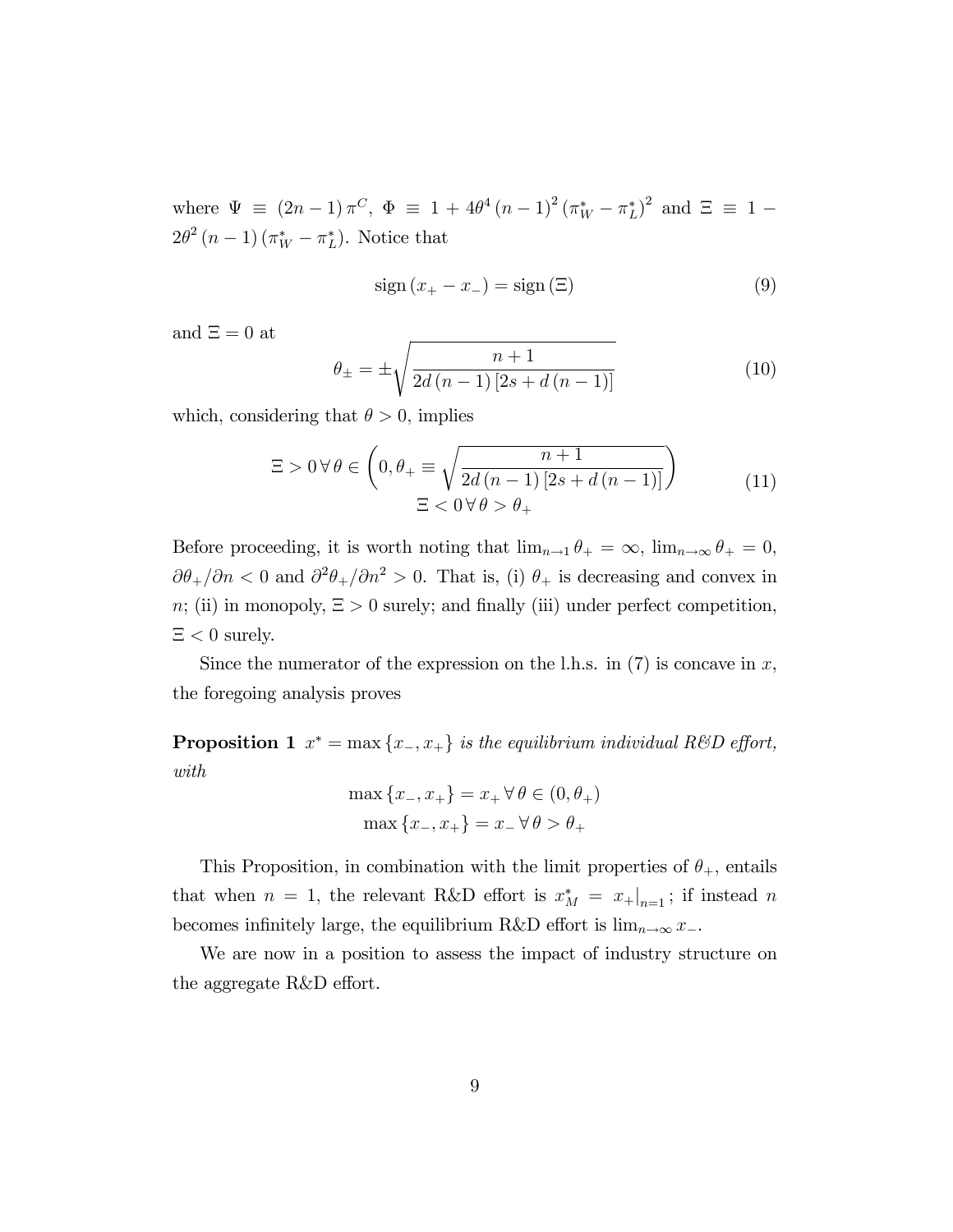#### 3.1 Schumpeter, Arrow, and inverted-U's

Define the aggregate equilibrium investment as  $X^* = nx^*$ . Despite the use of an extremely simplified specification of the model,  $X^*$  remains highly non linear in  $n$ , which prevents the analytical treatment of the problem under scrutiny and calls for numerical simulations.<sup>7</sup> We distinguish two cases, depending on the size of  $\theta = \mu/r$ .<sup>8</sup> Hence, what follows lends itself to a twofold interpretation, which can focus either on the productivity of R&D for a given level of impatience, or the opposite. In both scenarios, we set parameter values so that (2) be positive.

**Scenario I:**  $\theta \leq \theta_+$  In this case,  $\mu$  and r are set so as to identify values of  $\theta \in (0, \theta_+]$ . Hence, by Proposition 1, aggregate effort is  $X^*_+ = nx_+$ .

First of all, we evaluate the behaviour of  $X^*_{+}$  w.r.t.  $n \text{ in } n = 1$ . Were the aggregate effort be increasing in  $n$  under monopoly, this would exclude a Schumpeterian pattern. To see that this is not the case, note that the following derivative:

$$
\frac{\partial X_{+}^{*}}{\partial n}\bigg|_{n=1} = -\frac{6\left(1+\Lambda\right) + d\theta^{2}\left[4d^{2}s\theta^{2} + d\left(8s^{2}\theta^{2} + 3\right) + 2s\left(8+5\Lambda\right)\right]}{4\theta^{2}\Lambda}
$$
\n(12)

where  $\Lambda \equiv \sqrt{1 + d (d + 2s) \theta^2}$ , is clearly negative. Moreover, the limit values of  $X^*_{+}$  are:

$$
X_{+}^{*}\big|_{n=1} = \frac{d\left(d+2s\right)\theta^{2} + 2\left(1+\Lambda\right)}{4\theta^{2}} > 0
$$
\n
$$
\lim_{n \to \infty} X_{+}^{*} = 0
$$
\n(13)

<sup>&</sup>lt;sup>7</sup>We have performed simulations using the ManipulatePlot device in Wolfram's Mathematica 10.1.

<sup>&</sup>lt;sup>8</sup>In Delbono and Denicolò (1991), only one solution is considered because attention is focussed on low values of  $\theta$ , in particular so low that the second-order effects of R&D efficiency (or impatience, as measured by  $r$ ) can be neglected.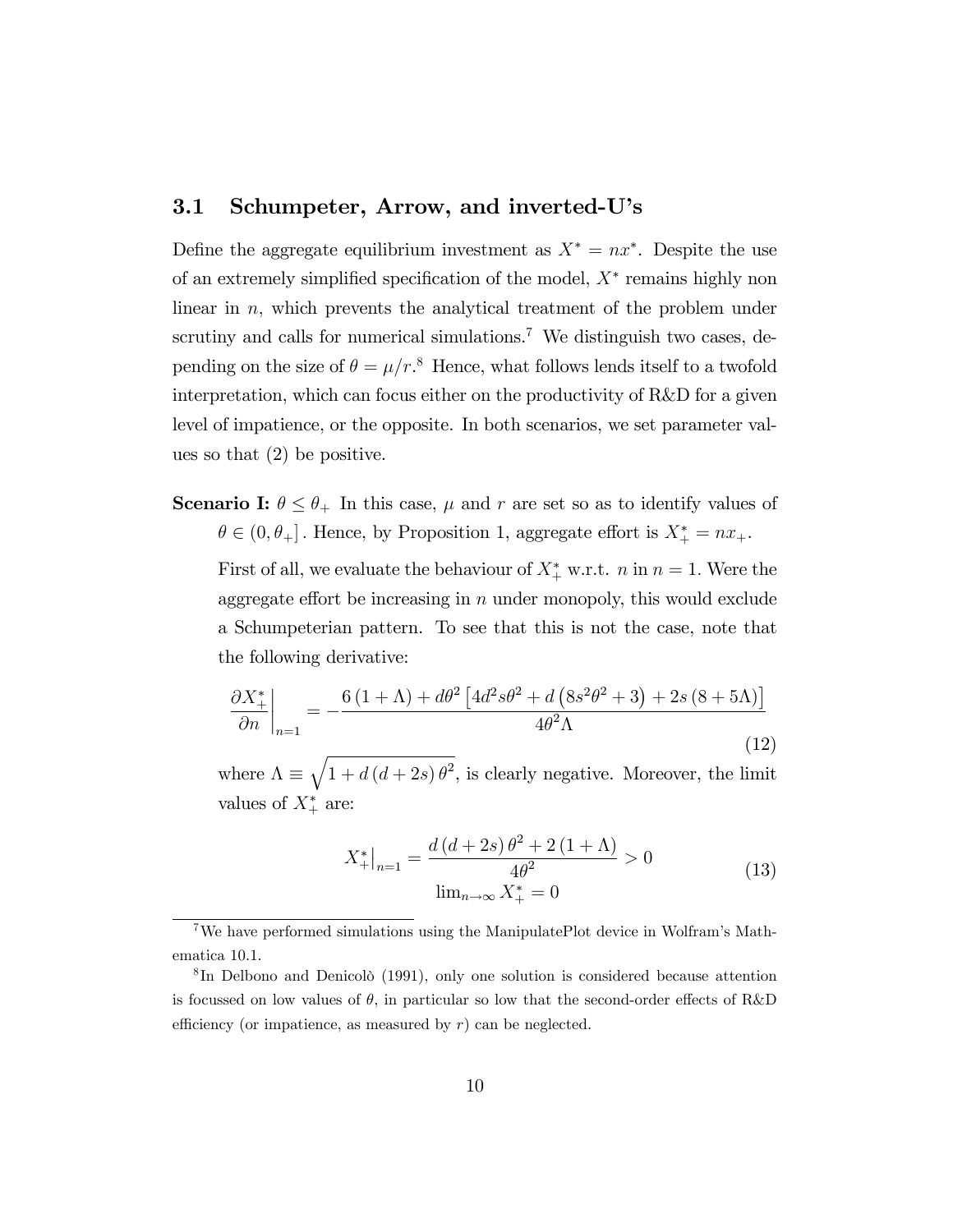These properties, of course, do not exclude a non-monotone behaviour of industry investment in some range of n greater than one but not arbitrarily large. For this reason we switch to numerical simulations, fixing once and for all  $s = 1$ . We have performed simulations using the following parameter constellations:

$$
n \in [1, 100]; d \in [1/100, 10]; \theta \in [1/100, 1]
$$
 (14)

focussing on cases where  $s > d$ ,  $x^*$   $> 0$  and  $\Omega_i(x^*) \geq 0$ . The qualitative properties of the pattern emerging from this simulation are depicted in Figure 1, displaying a Schumpeterian behaviour of aggregate investment w.r.t. industry structure, as  $X^*$  consistently looks decreasing and convex in  $n<sup>9</sup>$ 

<sup>9</sup>If  $\theta = \theta_+$ , the aggregate industry effort is  $nx_+^* = nx_-^*$  and its expression is

$$
X^* = \frac{dn^2 (2s + nd)}{(n+1)^2 (2n-1)}
$$

which is decreasing and convex in n for all  $s > d$ .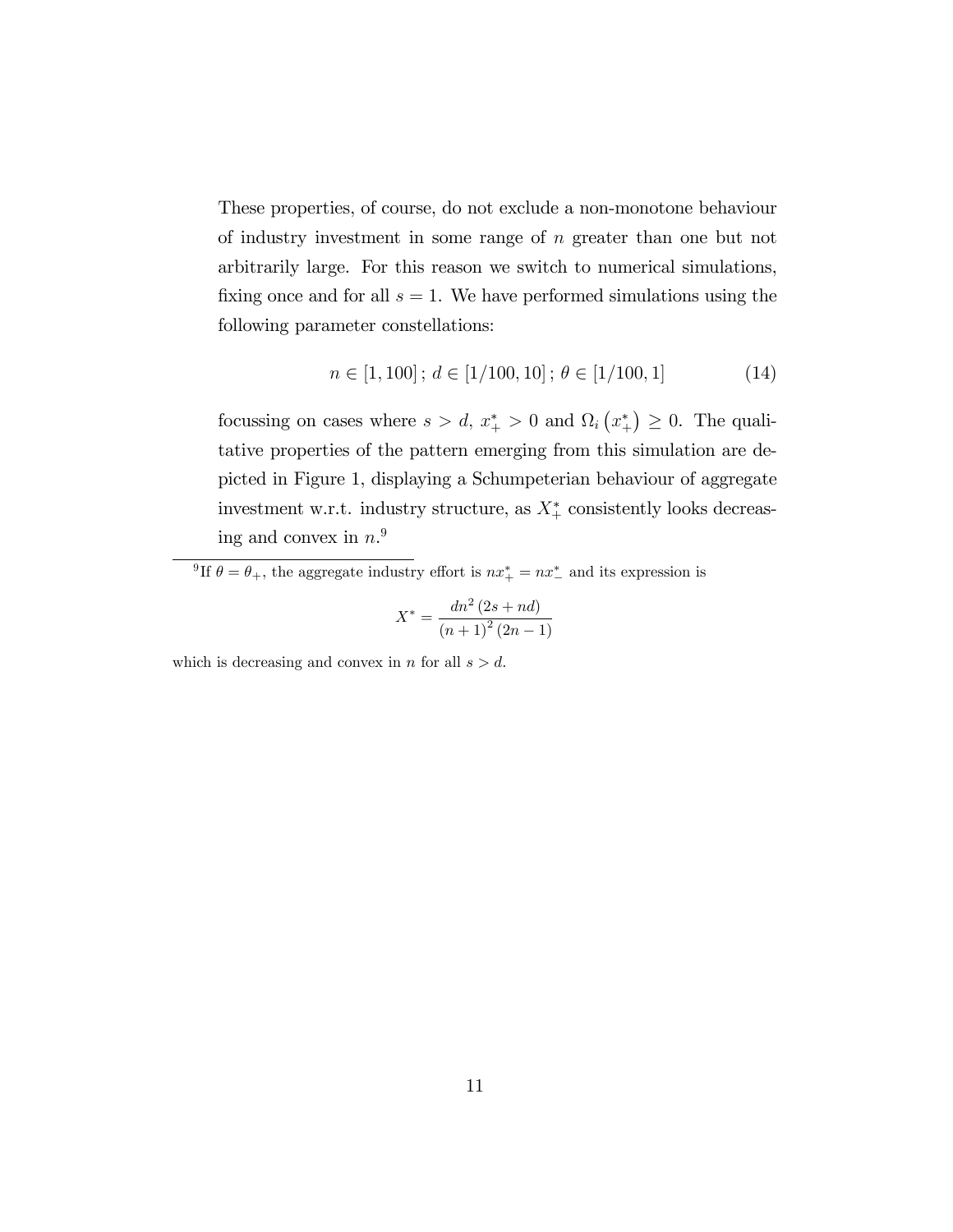Figure 1 The Schumpeterian case



The curve appearing in Figure 1 has been obtained by setting  $d = 1/50$ and  $\theta = 3/2$ . These values describe a situation in which the cost reduction is very small and the efficiency of  $R&D$  (time discounting) is very low (high). This amounts to saying that the winner gains a very small profit increase and the remaining  $n - 1$  firms lose very little as compared to the ex ante symmetric equilibrium. This drives the Schumpeterian outcome.

Some intuition behind the Schumpeterian pattern may rely upon the technological incentive vis à vis the strategic one. A necessary condition for the aggregate effort to be decreasing in n is that  $x_M^* > x_+^*$ , and this inequality certainly holds if both incentives are greater for the monopolist than for the generic oligopolist. Straightforward calculations show that the strategic incentive is always greater for the monopolist,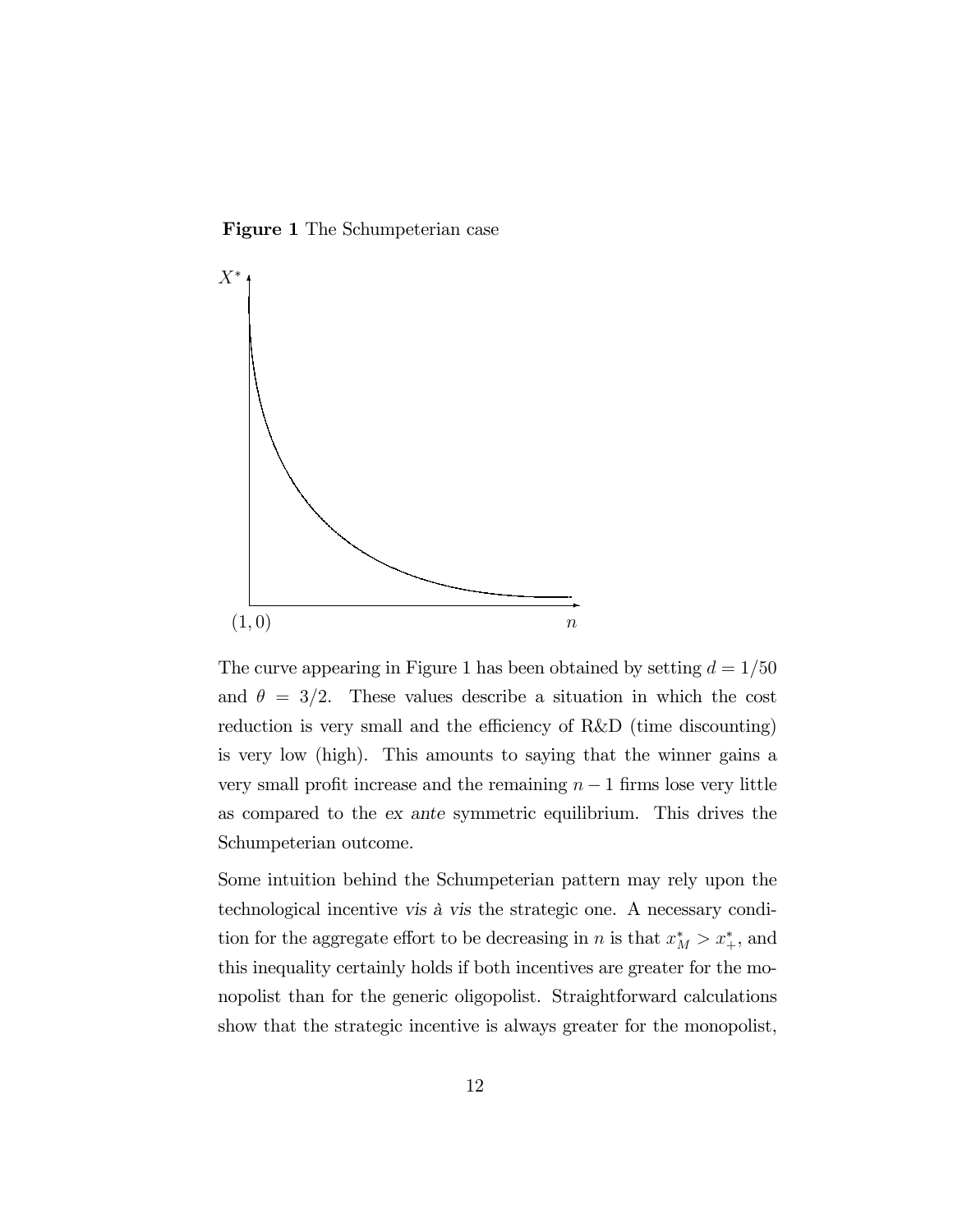whereas the technological incentive is greater for the monopolist when the cost reduction is small.

**Scenario II:**  $\theta > \theta_+$  In this case,  $\mu$  and r are set so as to identify values of  $\theta > \theta_+$ . Hence, by Proposition 1, aggregate effort is now  $X_-^* = nx_-$  for  $n \geq 2$ , while  $x_M^* = x_+|_{n=1}$ .

To begin with, observe that

$$
\operatorname{sign} \left. \frac{\partial X_{-}^{*}}{\partial n} \right|_{n=1} = \operatorname{sign} \Upsilon \tag{15}
$$

where

$$
\Upsilon \equiv 6 + d\theta^2 \left[ 3d + 16s + 4ds (d + 2s) \theta^2 \right] -
$$
  
2\sqrt{1 + d\theta^2 (d + 2s)} (3 + 5ds\theta^2) > 0 (16)

This clearly rules out a Schumpeterian pattern, while leaving open both possibilities for an Arrovian behaviour or an inverted-U shape curve. Making ourselves sure again that  $s > d$ ,  $x_{-}^{*} > 0$  and  $\Omega_{i} (x_{-}^{*}) \ge 0$ , our numerical simulations illustrate that an Arrovian pattern emerges when the cost reduction is large vis à vis market size, whereby the model is close to a ëwinner-takes-allí setup, while a concave and single-peaked pattern may obtain if the innovation is small.

The fact that  $X_{-}^{*}$  is monotonically increasing in n when  $\theta$  is large and the innovation is almost drastic is intuitively due to the fact that, in such a case, the prize to the winner is very close to the pure monopoly profits associated with the new technology. Notice that a sufficient condition to obtain an Arrovian pattern is that both the technological and the strategic incentives are greater for the oligopolist than for the monopolist. Suppose the innovation is drastic  $(d = s)$ ; then, the technological incentive is greater for the oligopolist, whereas the strategic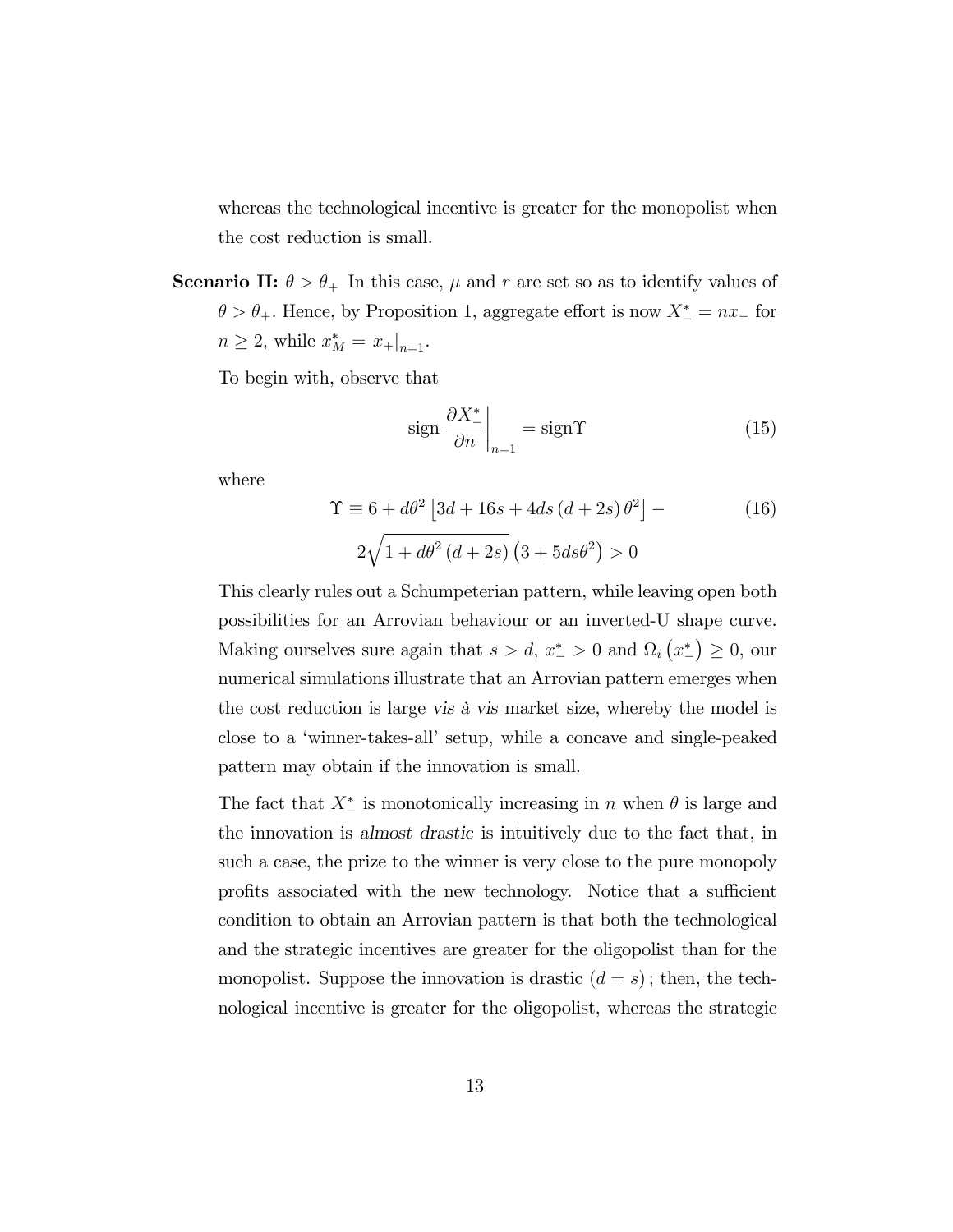incentive is identical across firms. By continuity, if  $d$  is lower than  $s$  but close to it, also the strategic incentive is greater for the oligopolist.<sup>10</sup> For instance, keeping s at 1 and taking as a reference set of intervals the following:

$$
n \in [1, 100]; d \in [1/100, 10]; \theta \in [1/100, 100], \tag{17}
$$

one has to take into account the constraint  $\theta > \theta_+$ , which depends on  $\{d, n\}$ . A pair which surely satisfies this constraint is  $\{d = 1/2, \theta = 50\}$ and this generates the Arrovian graph appearing in Figure 2, where the curve starts at  $n = 2$  and the optimal monopoly effort  $x_{+}|_{n=1}$  is  $\!$  identified by the flat line.





<sup>10</sup> Incidentally, this is precisely the setting considered by Reinganum (1983) in her reply to Gilbert and Newbery (1982).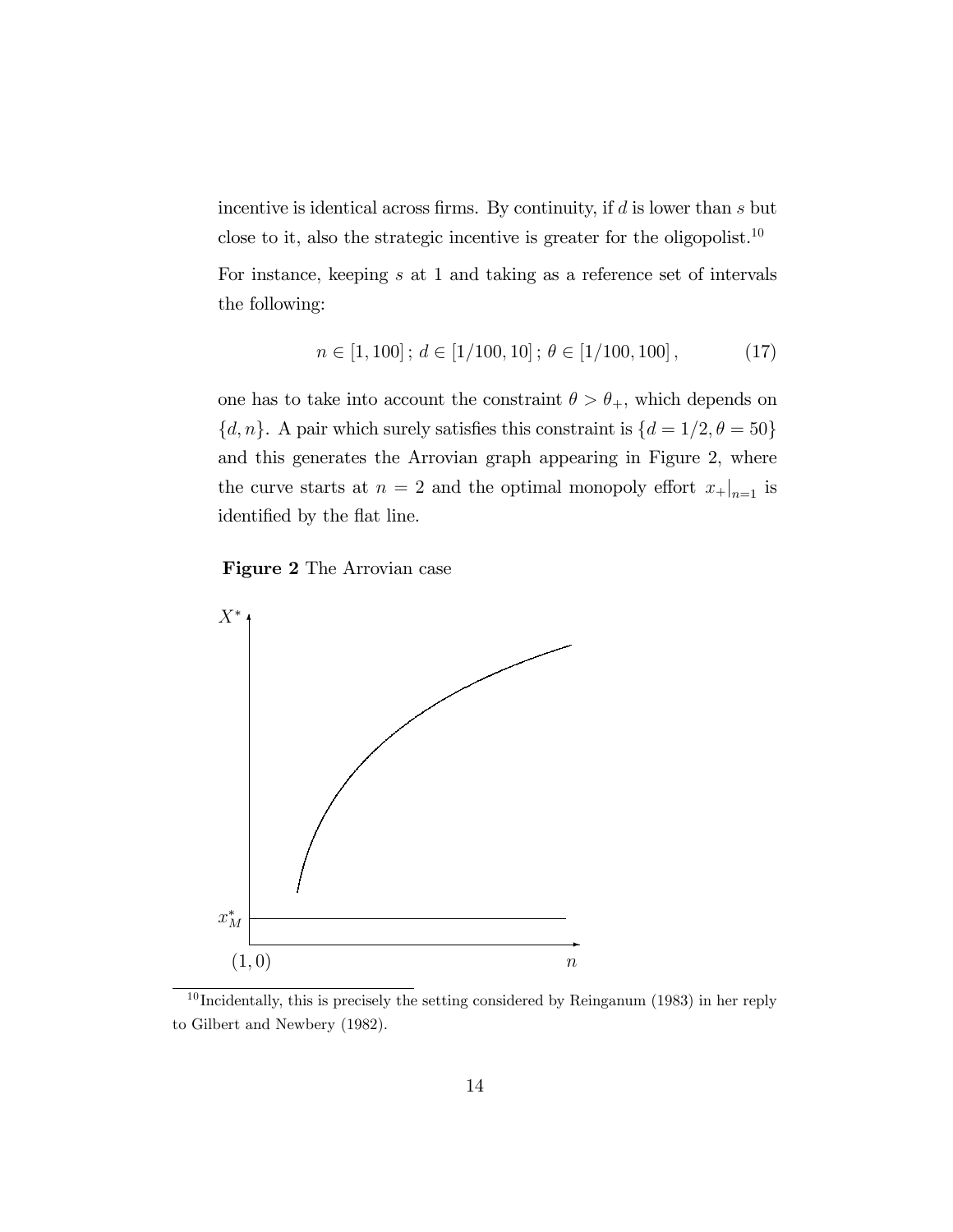The remaining pattern, which is in Figure 3, reflects the inverted-U shape we know from Aghion et al. (2005). In our setting, such a curve emerges when the cost reduction is very small as compared to market size. Taking as a general reference (17), then fixing  $\{d = 1/100, \theta = 50\}$ , and accounting for the integer constraint on  $n$ , the peak of  $X_{-}^{*}$  is in correspondence of  $n = 3$ , with  $X_{-}^{*} \simeq 0.122$ , while  $x_M \simeq 0.007$ .

Figure 3 The inverted-U case



The intuition behind this curve may rely upon the contrast between the small technological gain and the price effect driven by the numerosity of rivals. In a highly concentrated oligopoly, the gain from the R&D investment (which is highly productive) prevails and the curve looks like the Arrovian one. As market competition intensifies and erodes profits, the opposite applies and the curve slopes downwards as in Schumpeter.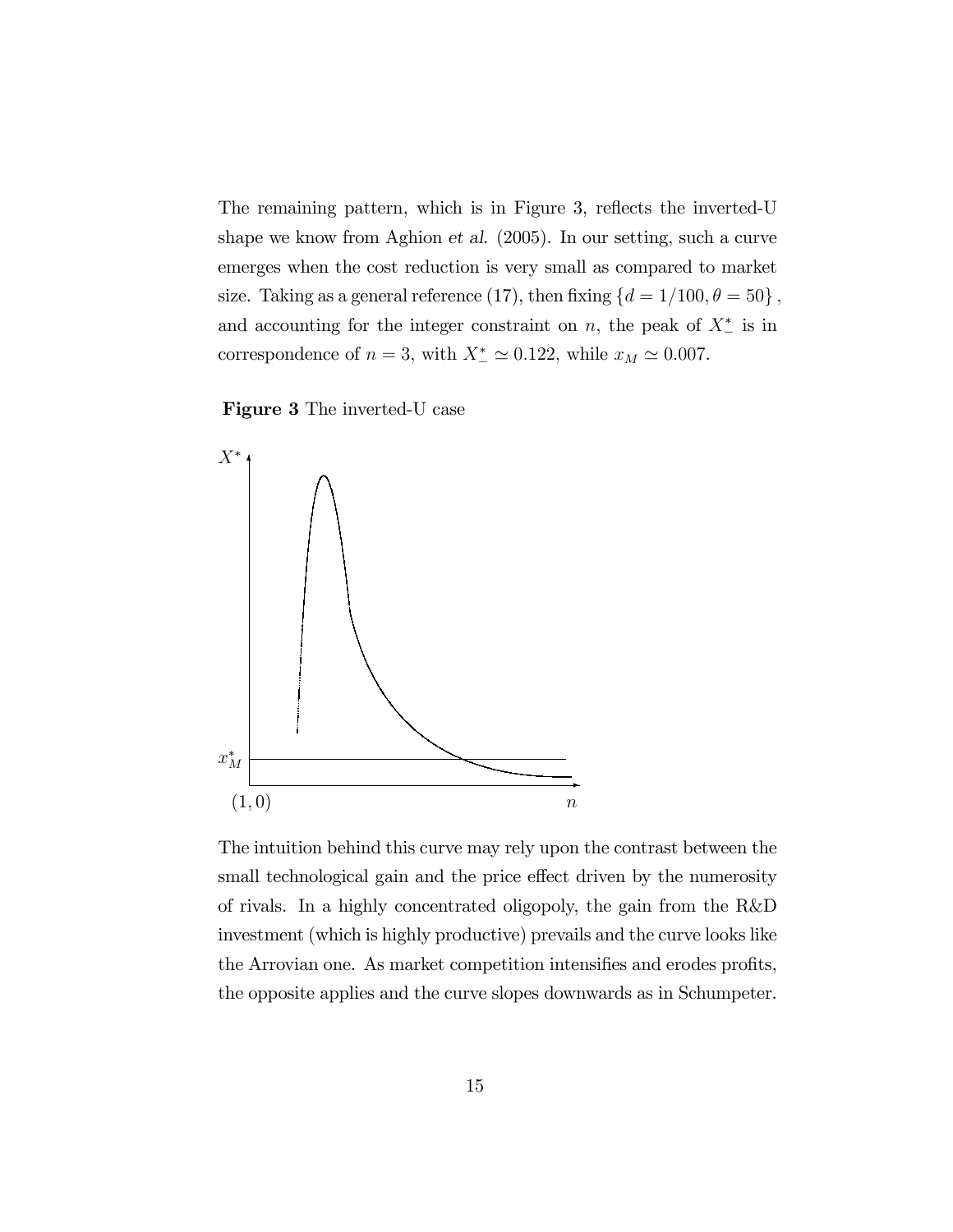### 4 Concluding remarks

The long-standing debate about the impact of industry structure on aggregate innovative activity has been revitalised by Aghion et al. (2005) putting in evidence a concave non-monotone behaviour in sharp contrast with Schumpeter (1942) and Arrow (1962). This has triggered a new stream of research aimed at modelling this inverted-U shape relationship emerging from empirical evidence.

We have participated in this research by revisiting the model in Delbono and Denicolò (1991), where a hint in this direction was already suggested. Although the complexity of the model requires resorting to numerical simulation, it is nonetheless true that the conclusions we reach are robust to the specification of parameters and, more importantly, lend themselves to an interpretation in line with the intuition inherited from a well established tradition.

In summary, our findings can be spelled out as follows. If innovations are non-drastic, for a given market size: (i) a Schumpeterian pattern is generated by a low productivity of the R&D technology, or, equivalently, high discounting, regardless of the innovation size; (ii) the Arrovian and nonmonotone patterns arise when R&D efficiency is high, or discounting is low. The former is driven by large innovations, while the latter by small ones.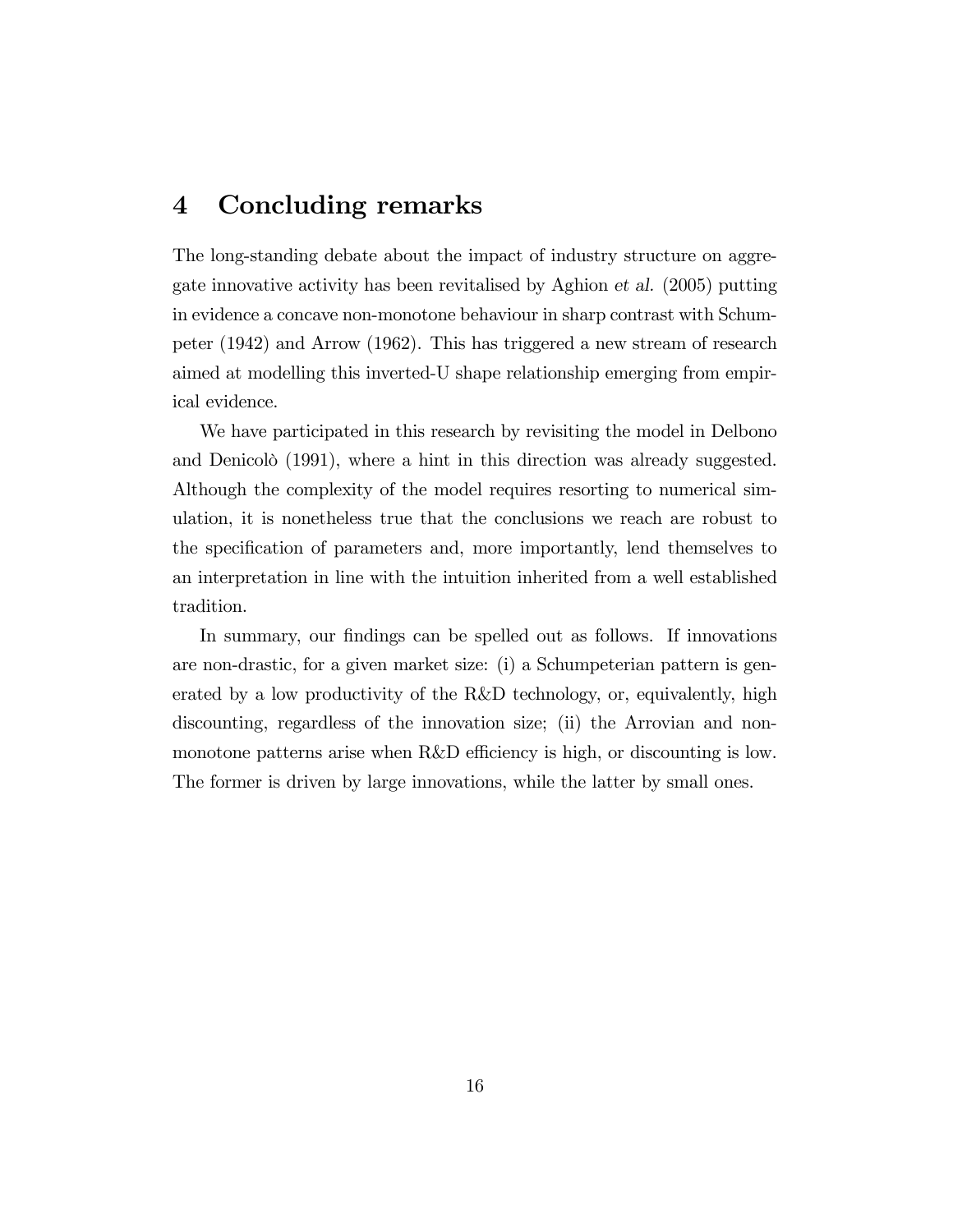### References

- [1] Aghion, P., U. Akcigit and P. Howitt (2015), "The Schumpeterian Growth Paradigm", Annual Review of Economics, 7, 557-75.
- [2] Aghion, P., N. Bloom, R. Blundell, R. Griffith and P. Howitt  $(2005)$ , "Competition and Innovation: an Inverted-U Relationship", Quarterly Journal of Economics, 120, 701-28.
- [3] Arrow, K. (1962), "Economic Welfare and the Allocation of Resources for Invention", in R. Nelson (ed.), The Rate and Direction of Inventive Activity, Princeton, Princeton University Press.
- [4] Beath, J., Katsoulacos, Y. And D. Ulph (1987), "Sequential Product Innovation and Industry Evolution", Economic Journal (Conference Papers),  $97, 32-43$ .
- [5] Dasgupta, P. and J. Stiglitz (1980), "Uncertainty, Industrial Structure, and the Speed of R&D", Bell Journal of Economics, 11, 1-28.
- [6] Delbono, F. and V. Denicolò (1990), "R&D Investment in a Symmetric and Homogeneous Oligopoly: Bertrand vs Cournot", International Journal of Industrial Organization, 8, 297-313.
- [7] Delbono, F. and V. Denicolò (1991), "Incentives to Innovate in a Cournot Oligopoly", Quarterly Journal of Economics, 106, 951-61.
- [8] Fudenberg, D. and J. Tirole (1986), Dynamic Models of Oligopoly, London, Harwood.
- [9] Gilbert, R. and D. Newbery (1982), "Preemptive Patenting and the Persistence of Monopoly", American Economic Review, 72, 514-26.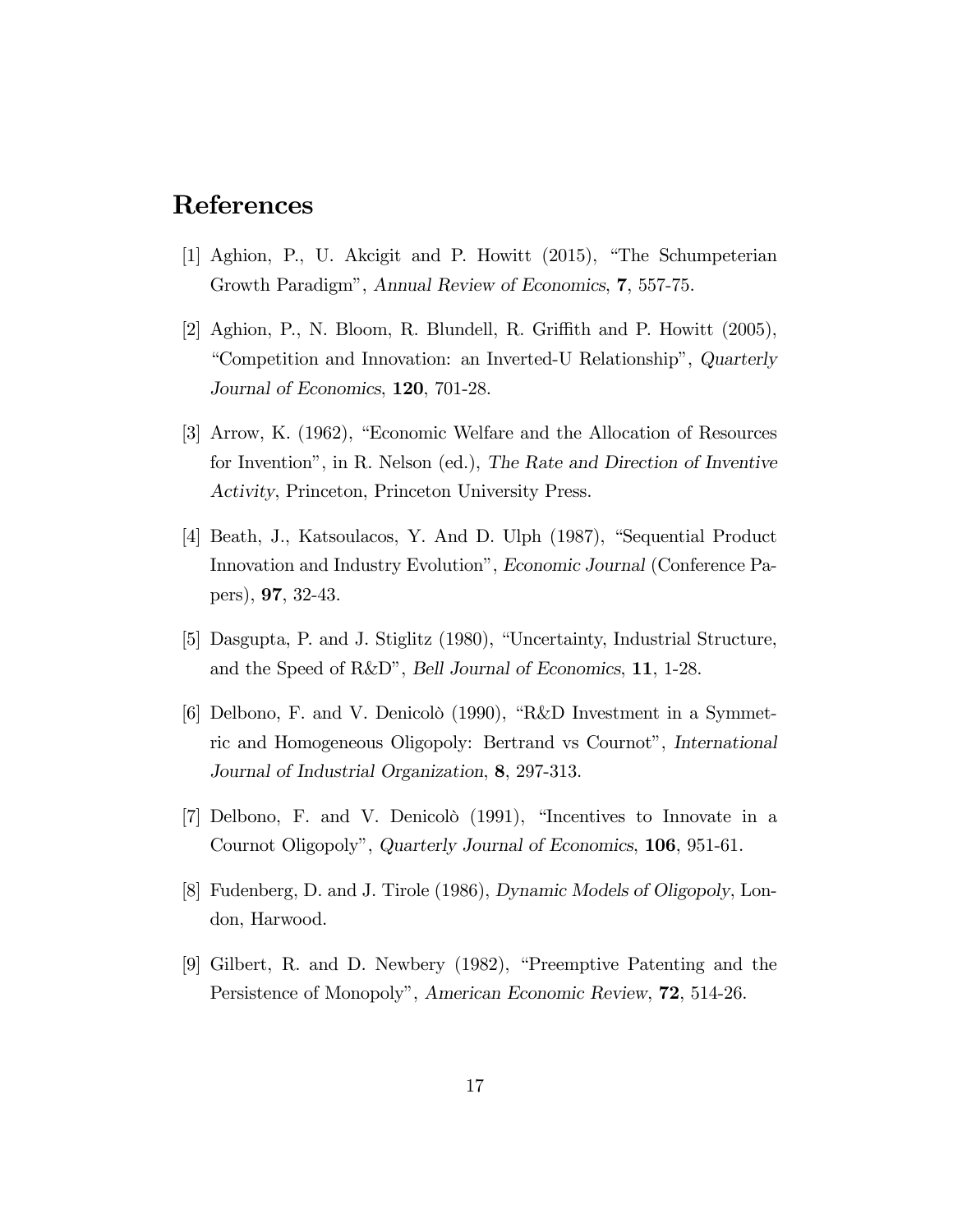- [10] Gilbert, R. and D. Newbery (1984), "Preemptive Patenting and the Persistence of Monopoly: A Comment", American Economic Review, 74, 238-42.
- [11] Horowitz, I. (1963), "Research Inclinations of a Cournot Oligopolist", Review of Economic Studies, 30, 128-30.
- [12] Kamien, M. and N. Schwartz (1976), "On the Degree of Rivalry for Maximum Innovative Activity", Quarterly Journal of Economics, 90, 245-60.
- [13] Katz, M. and C. Shapiro (1987), "R&D Rivalry with Licensing or Imitation", American Economic Review, 77, 402-20.
- [14] Lee, T. and L. Wilde (1980), "Market Structure and Innovation: A Reformulation", Quarterly Journal of Economics, 94, 429-36.
- [15] Loury, G. (1979), "Market Structure and Innovation", Quarterly Journal of Economics, 93, 395-410.
- [16] Mansfield, E., J. Rapoport, A. Romeo, E. Villani, S. Wagner and F. Husic (1977), The Production and Application of New Industrial Technologies, New York, Norton.
- [17] Reinganum, J. (1983), "Uncertain Innovation and the Persistence of Monopoly", American Economic Review, 73, 741-48.
- [18] Reinganum, J. (1984), "Practical Implications of Game Theoretic Models of R&D", American Economic Review, 74 (Papers and Proceedings), 61-66.
- [19] Reinganum, J. (1989), "The Timing of Innovation: Research, Development and Diffusion", in R. Schmalensee and R. Willig (eds), Handbook of Industrial Organization, Amsterdam, North-Holland.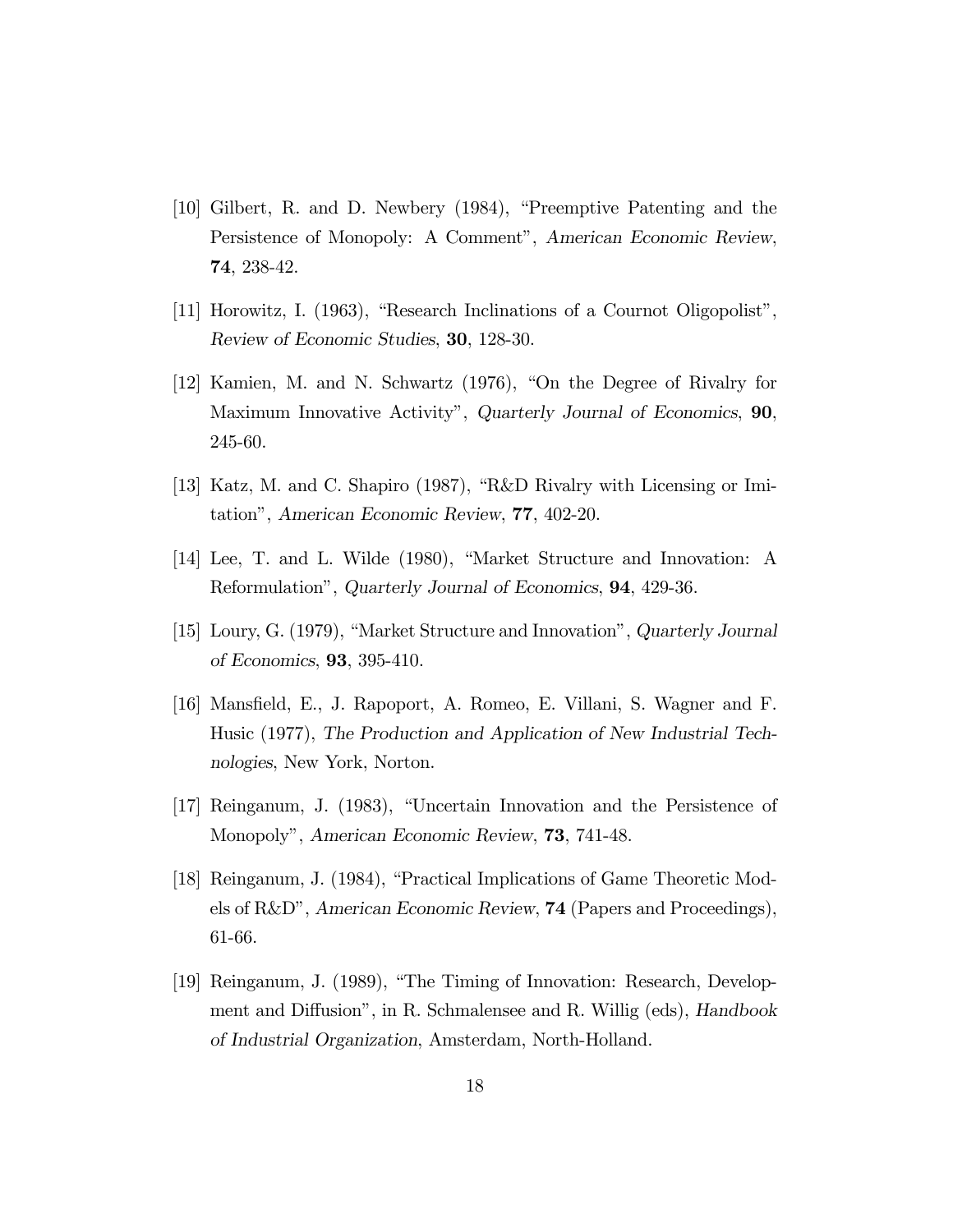- [20] Scherer, F. (1965), "Firm Size, Market Structure, Opportunity, and the Output of Patented Inventions", American Economic Review, 55, 1097-125.
- [21] Scherer, F. (1967), "Research and Development Resource Allocation Under Rivalry", Quarterly Journal of Economics, 81, 359-94.
- [22] Schumpeter, J. (1942), Capitalism, Socialism and Democracy, London, Allen & Unwin.
- [23] Stewart, M. (1983), "Noncooperative Oligopoly and Preemptive Innovation without Winner-take-all", Quarterly Journal of Economics, 98, 681-94.
- [24] Tirole, J. (1988), The Theory of Industrial Organization, Cambridge, MA, MIT Press.